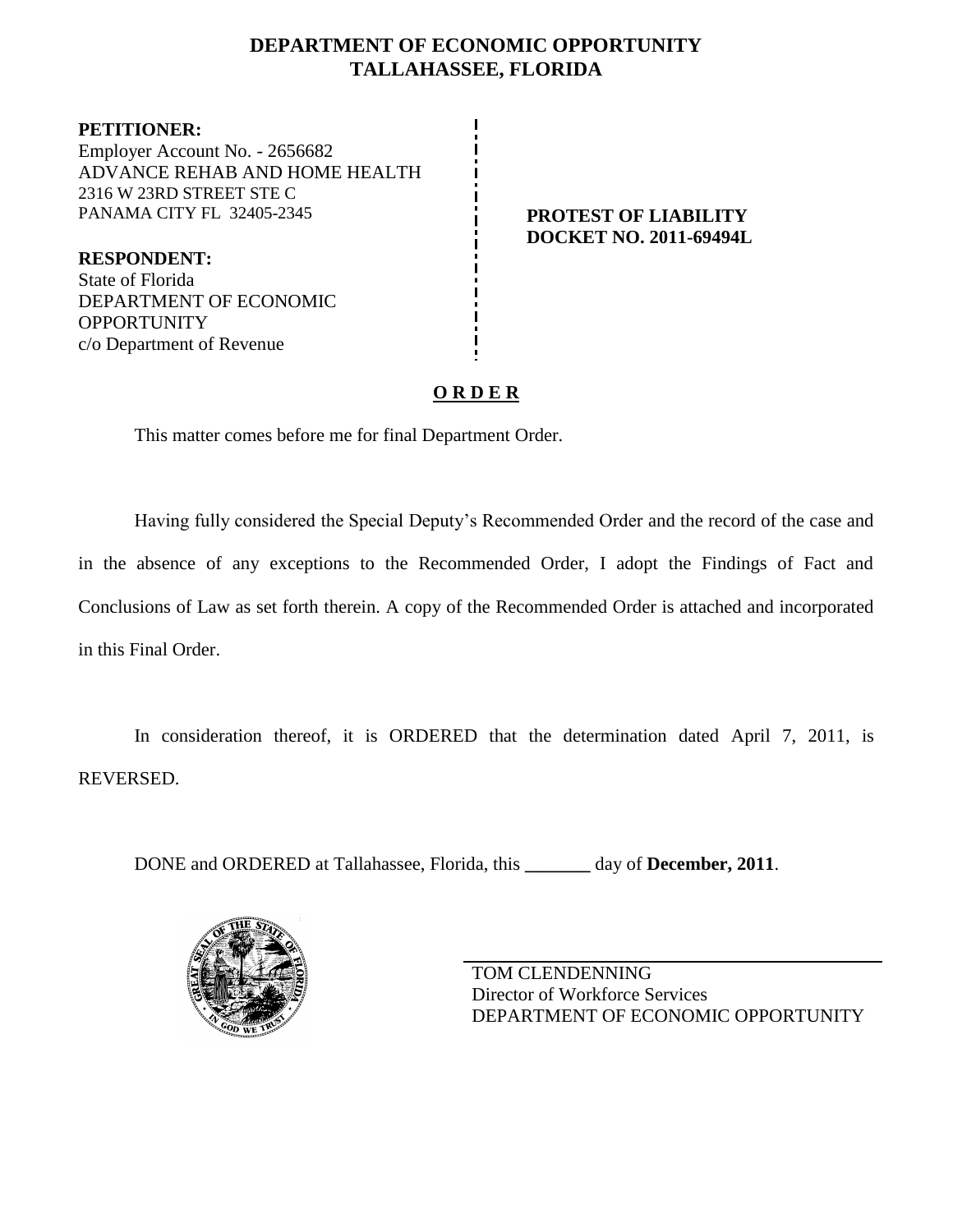## **THE DEPARTMENT OF ECONOMIC OPPORTUNITY Unemployment Compensation Appeals**

MSC 344 CALDWELL BUILDING 107 EAST MADISON STREET TALLAHASSEE FL 32399-4143

#### **PETITIONER:**

Employer Account No. - 2656682 ADVANCE REHAB AND HOME HEALTH ATTN: MOHAMED HUSSEIN 2316 W 23RD STREET STE C PANAMA CITY FL 32405-2345

> **PROTEST OF LIABILITY DOCKET NO. 2011-69494L**

### **RESPONDENT:**

State of Florida THE DEPARTMENT OF ECONOMIC **OPPORTUNITY** c/o Department of Revenue

# **RECOMMENDED ORDER OF SPECIAL DEPUTY**

### TO: Deputy Director, Director, Unemployment Compensation Services

THE DEPARTMENT OF ECONOMIC OPPORTUNITY

This matter comes before the undersigned Special Deputy pursuant to the Petitioner's protest of the Respondent's determination dated April 7, 2011.

After due notice to the parties, a telephone hearing was held on August 3, 2011. The Petitioner's coowner, an occupational therapist, a book keeper, and an office manager appeared and testified at the hearing. A tax specialist II appeared and testified on behalf of the Respondent. The Joined Party did not appear at the hearing.

The record of the case, including the recording of the hearing and any exhibits submitted in evidence, is herewith transmitted. Proposed Findings of Fact and Conclusions of Law were not received.

### **Issue:**

Whether services performed for the Petitioner by the Joined Party and other individuals constitute insured employment pursuant to Sections 443.036(19), 443.036(21); 443.1216, Florida Statutes, and if so, the effective date of the liability.

### **Findings of Fact:**

- 1. The Petitioner is a limited liability company formed in July 2005, for the purpose of running an outpatient rehabilitation facility. The Petitioner files taxes as a partnership.
- 2. The Joined Party provided services as a massage therapist for the Petitioner from July 12, 2009, through February 3, 2011. The Petitioner retained two additional massage therapists since the company's formation.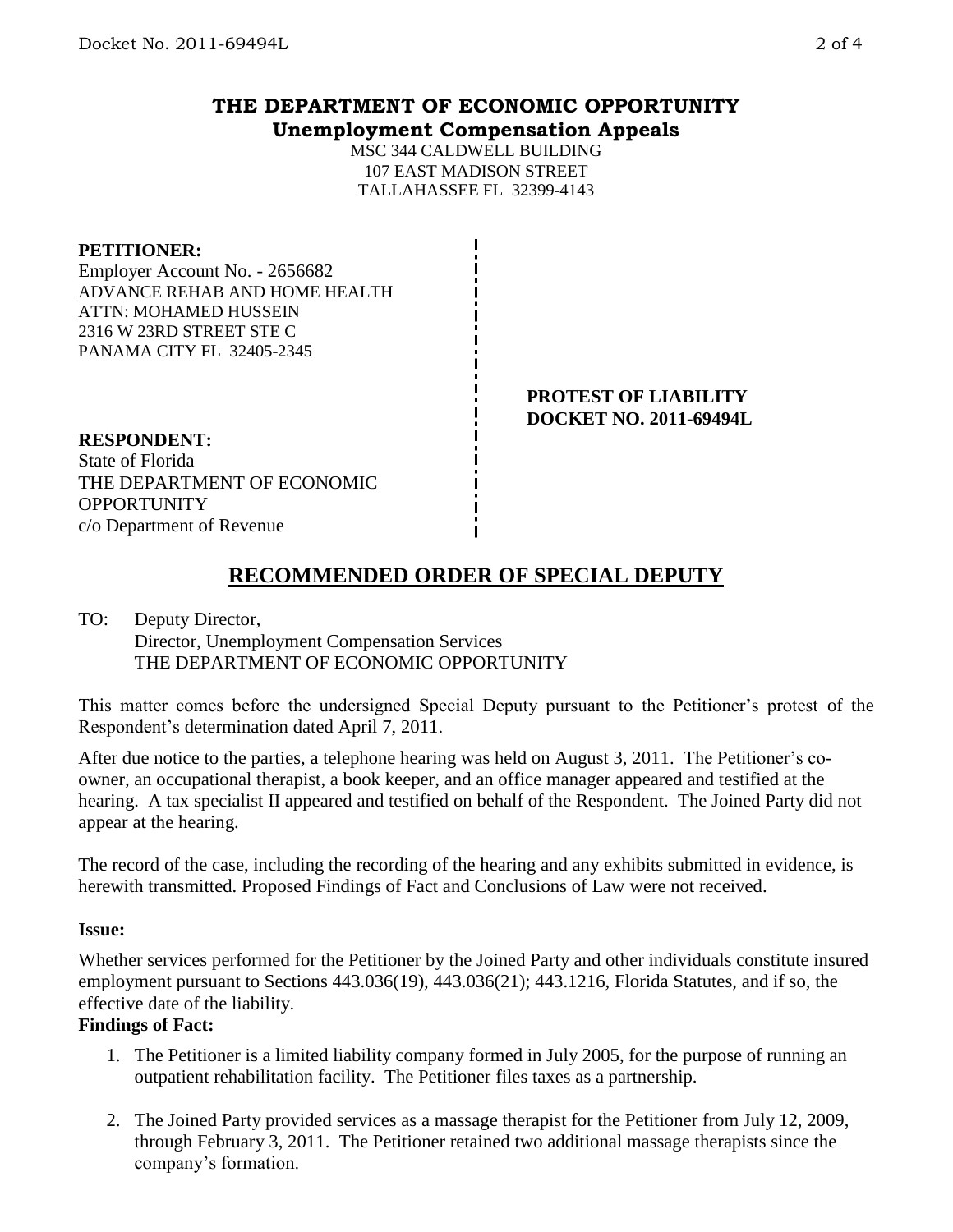- 3. The Joined Party had clients prior to seeking work with the Petitioner. The Joined Party retained those clients.
- 4. The Joined Party was expected to provide hours of availability. Patients were scheduled around the available hours.
- 5. The Joined Party had a massage therapy license.
- 6. The Joined Party was allowed to work for competitors.
- 7. The Joined Party was expected to keep track of patients and hours worked. The Joined Party requested and was paid at a rate of \$25 per hour. The Joined Party was paid every two weeks.
- 8. The Petitioner made massage tables, sheets, and lotions available to the Joined Party. The Joined Party generally brought her own table and sheets to perform the work.
- 9. The Joined Party would determine the appropriate treatment for each patient. The Joined Party could refuse to see a patient.
- 10. The Joined Party was not required to provide any reports to the Petitioner except for a listing of hours worked and patients seen. The Petitioner did not supervise or direct the Joined Party.
- 11. The patient would determine whether to be seen in home or at the Petitioner's place of business.

### **Conclusions of Law:**

- 12. The issue in this case, whether services performed for the Petitioner constitute employment subject to the Florida Unemployment Compensation Law, is governed by Chapter 443, Florida Statutes. Section 443.1216(1)(a)2., Florida Statutes, provides that employment subject to the chapter includes service performed by individuals under the usual common law rules applicable in determining an employer-employee relationship.
- 13. The Supreme Court of the United States held that the term "usual common law rules" is to be used in a generic sense to mean the "standards developed by the courts through the years of adjudication." United States v. W.M. Webb, Inc., 397 U.S. 179 (1970).
- 14. The Supreme Court of Florida adopted and approved the tests in 1 Restatement of Law, Agency 2d Section 220 (1958), for use to determine if an employment relationship exists. See Cantor v. Cochran, 184 So.2d 173 (Fla. 1966); Miami Herald Publishing Co. v. Kendall, 88 So.2d 276 (Fla. 1956); Magarian v. Southern Fruit Distributors, 1 So.2d 858 (Fla. 1941); see also Kane Furniture Corp. v. R. Miranda, 506 So.2d 1061 (Fla. 2d DCA 1987).
- 15. Restatement of Law is a publication, prepared under the auspices of the American Law Institute, which explains the meaning of the law with regard to various court rulings. The Restatement sets forth a nonexclusive list of factors that are to be considered when judging whether a relationship is an employment relationship or an independent contractor relationship.
- 16. 1 Restatement of Law, Agency 2d Section 220 (1958) provides:
	- (1) A servant is a person employed to perform services for another and who, in the performance of the services, is subject to the other's control or right of control.
	- (2) The following matters of fact, among others, are to be considered:
		- (a) the extent of control which, by the agreement, the business may exercise over the details of the work;